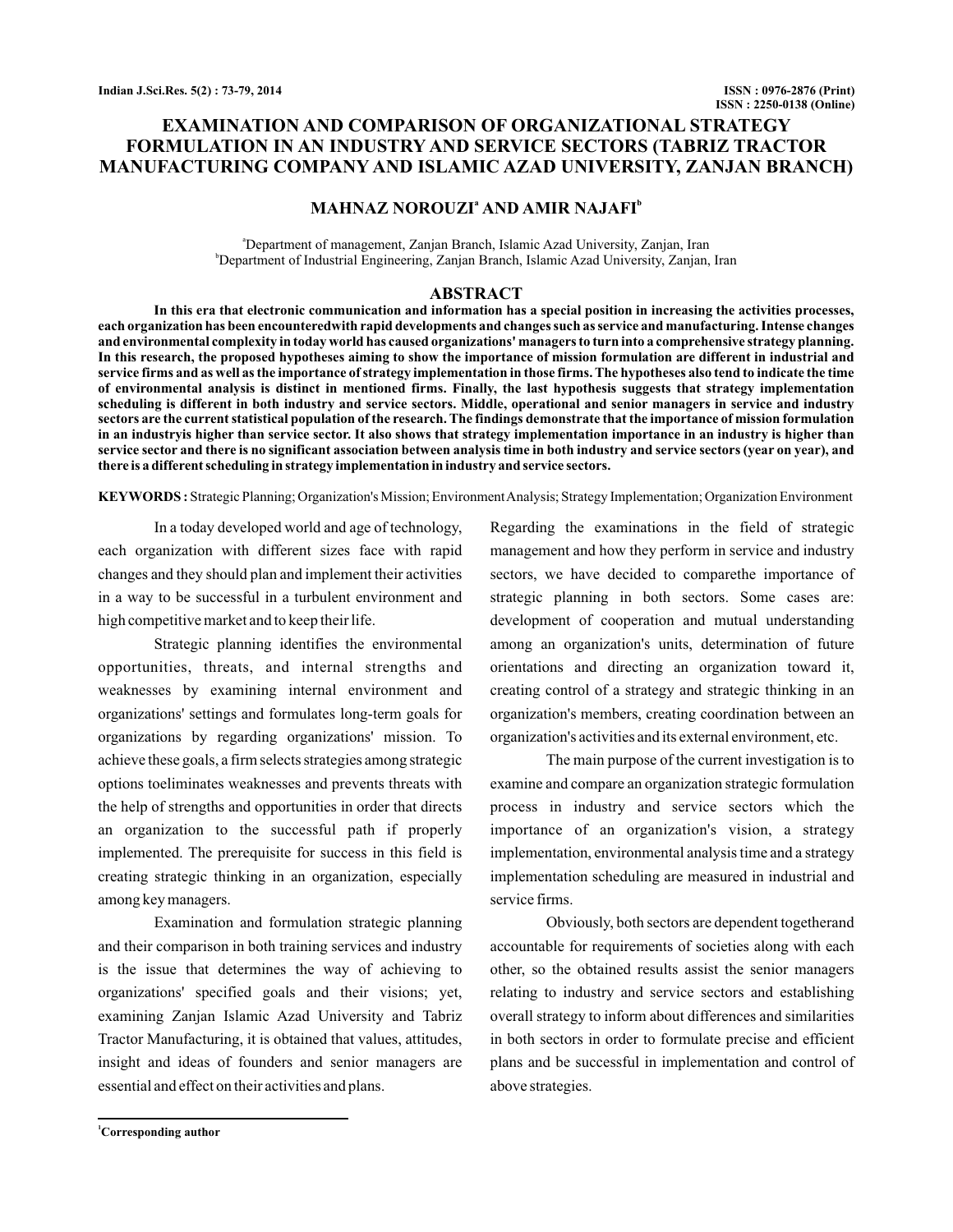## **NOROUZI AND NAJAFI : EXAMINATION AND COMPARISON OF ORGANIZATIONAL STRATEGY FORMULATION...**

The prime hypotheses are regarded in a way that there is a difference between strategy plan formulation of industrial (Tabriz Tractor Manufacturing) and service (Islamic Azad University, Zanjan Branch) organizations and alternative hypotheses are as follow:

1- The importance of mission formulation is different in industrial and service organizations.

2- The importance of strategy implementation is different in industrial and service organizations.

3- Environmental analysis time is different in industrial and service organizations.

4- Strategy implementation scheduling is different industry and service sectors.

Strategic plan formulation, and the effective factors on formulation and its stages are main and alternative variables (organization's mission, internal and external factors analysis, mission, formulation and implementation of a strategy), respectively. In this paper, descriptive-survey research is used.

## **Research Literature**

In regard with making successes in a competition ground,organization systems should use a prospective and environment-oriented, as it not only determines environmental factors and developments, but also identifies its effect on an organization in a long-term time horizon and how an organization interacts with them. In fact, this planning is the strategic planning . (Aghazadeh, 2002, 3).

## **Definition of strategy**

Mintzberg (a, 1987) has provided five definitions of strategy: plan, arrangement, pattern, condition and vision.

## **Strategy History**

The term was used as "Managerial skill" (administration, leadership and power) about 450 BC. It was used to refer to skills of forces' deployment to overcome resistance and opposition as well as creating an integrated system of world government (Mintzberg, Quinn and Ghoshal 1994, 4).

## **Planning**

Planning is a process in which an organization determines all of their activities and efforts about a favorable condition, way of success and way of going across the path. Note that planning is a tool to achieve a goal not a goal itself. (Pahlevanian, 2006, 16). In a different definition, moving from current condition toward desirable situation is called planning (David, 1999, 35).

## **Organization Vision**

In formulation of "Vision Statement" or outlook describes thatthe future condition is desirable. In other words, vision is an image showing an organization's condition when it has achieved to his mission and strategies. Visions are usually originated from thinking and creativity of managers and are drawn in different dimensions like technology, knowledge, financial condition, market, human resources and etc (Nejati, 2000, 95).

# **Organization's Mission: The First Step of Strategic Planning in Organizations**

Peter F. Drucker believes that the business of an organization would not be defined by name or statute of that organization, but by mission of it. He has been titled "Father of modern management" and believes that achieving to realistic goals of an organization is just possible through clear definition of an organization's mission and the way of determining missions are effective on success and failure of an organization (Fred, R. 2000, 68).

## **SWOT Matrix**

To formulate a strategy, an organization's condition should be analyzed. Condition analysis means finding a strategy or strategic balance among opportunities andstrengths regarding weaknesses and threats to remove them. SWOT analysis is one of the strategic tools for matching strengths and weaknesses points of existed within an organization with opportunities and threats existed out of an organization.

### **Strategic Implementation**

"Strategy implementation" is a process that not only strategies are institutionalized through applying structural, cultural and leadership considerations in an organization, but also are implemented through using plans, budget and processes.

### **Strategic Control**

Organizations can deal with evaluation of different stages of strategic management through strategic control and support more important areas if any deficiency happened (Harisson, 2003).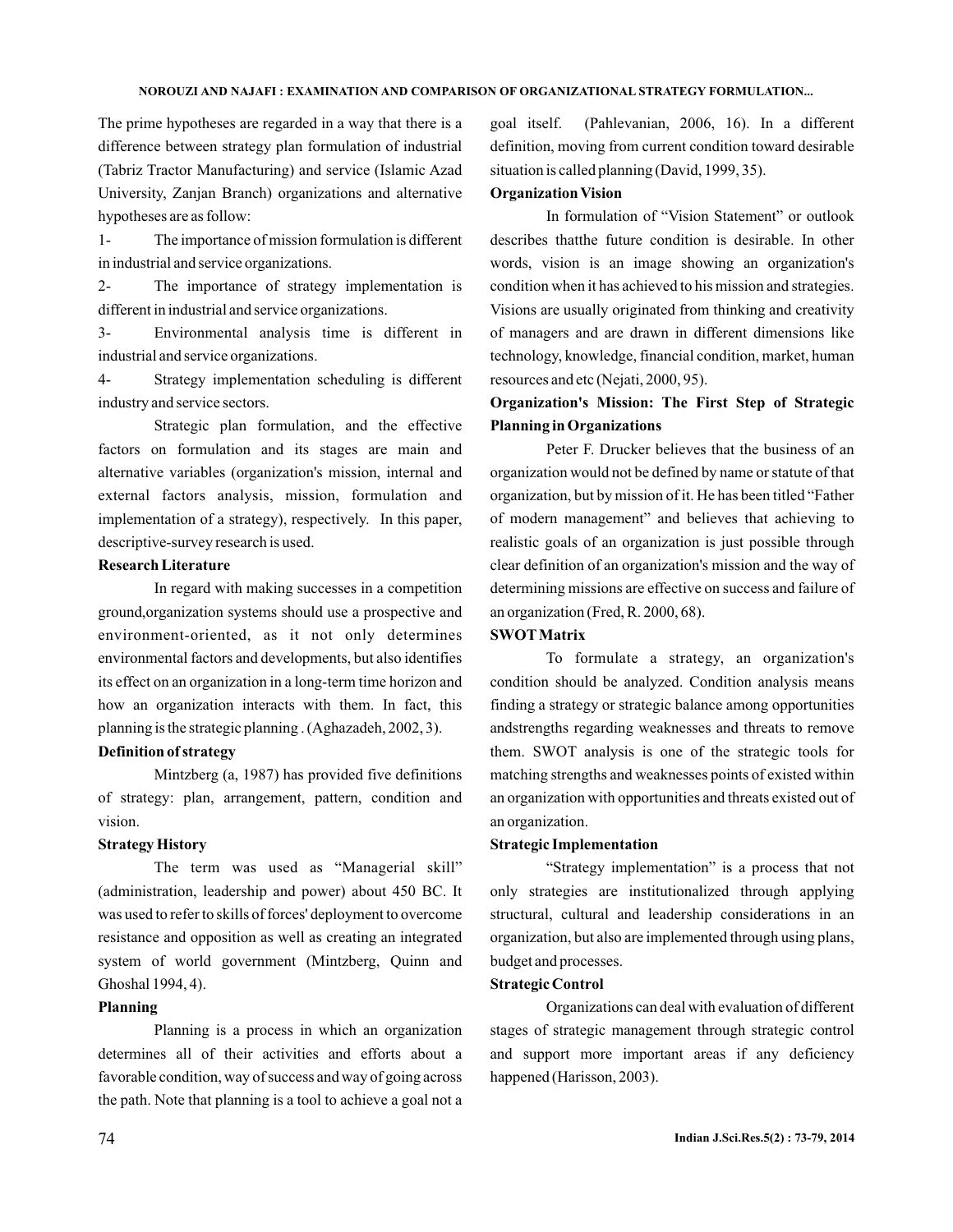### **Research Method**

The necessity of a research plan is originated from based on achieving to two goals: 1) finding an answer of research questions and 2) variance control. (Sharifi&Sharifi, 2004).

## **Research Plan**

The current investigation is descriptive (nonexperimental), macro, sectional, extensive, evaluative and correlation in terms of outline, domain, time, scope, goal and method, respectively.

## **Introduction of Tools**

The current research tools including two questions about demography and twenty questions that collecting data in ordinal scale. Primary and secondary data are used in data collection.

### **Tools Validity and Reliability**

Validity refers to a goal which the test is done to meet its goal. In other words, an examination is valid which is suitable for measuring the considered case. In current study, Cronbach's alpha coefficient of the questionnaire is 0/71 that is approved due to its reliability coefficients are more than 0/7.

### **Statistical Methods**

In statistical methods discussions, the issue can be classified into descriptive statistics and inferential statistics.

## **Population, Sample and Sampling Method**

The common case of statistical population in this research is employment to managerial posts in operational, middle and senior management. Based on the received information, the population is about 174 (Table 3-3).



**Formula 1-3. Cochran's formula**

According to the table 3-3, the population of senior, middle and operational managers for representative of industry and service sectors is 68% and 32%, respectively.

According to the above formula, Z is 1/96 in 95% significance level, sample volume (N) is 174 people, error (e) is 0/05 and variance is 5/3 that N=124 based on the above formula (table 4-3).

# **Examination of the research hypotheses**

## **First Hypothesis**

The importance of mission formulation is different in industrial and services firms.

|  |  | Table 3-3 : Description of Statistical Populati |  |
|--|--|-------------------------------------------------|--|
|--|--|-------------------------------------------------|--|

|                                 | Number | Percentage |
|---------------------------------|--------|------------|
| Tabriz Tractor<br>Manufacturing | 118    | 68.0%      |
| <b>Azad University</b>          | 56     | 32.0%      |
| Total                           | 174    | 100.0%     |

### **Table 4-3: Description of statistical sample**

|                        | Sampling<br>fracture | Sample<br>volume |
|------------------------|----------------------|------------------|
| <b>Tabriz Tractor</b>  | 0/7                  | 85               |
| Manufacturing          |                      |                  |
| <b>Azad University</b> | 0/7                  | 39               |
| Total                  |                      | 124              |

### **Table 11-4: The Importance of Mission Formulation in Industry and Services**

|                        | Type            | Freauencv | Average | SD   | SEM  |
|------------------------|-----------------|-----------|---------|------|------|
| The importance of the  | Industry        | 50        | 3.36    | .598 | .085 |
| organization's mission |                 |           |         |      |      |
| formulation            | <b>Services</b> | 50        | 3.04    | .807 | 114  |

According to it, the average of this variable is 3/36 (from scale 4) and 3/04 (from scale 4) in industry and services sectors, respectively.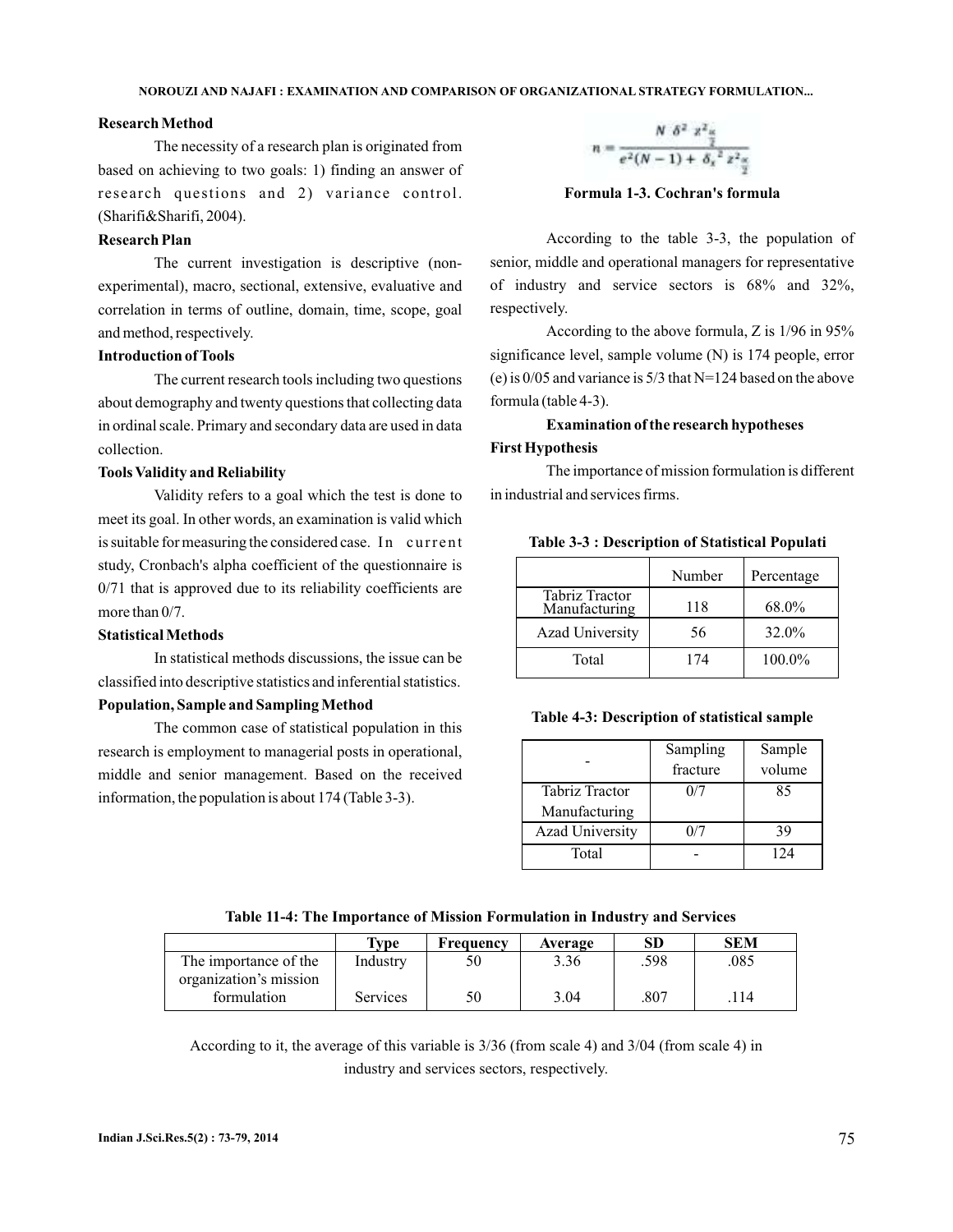| Levene's Test For Equality of Variances Test For Equality of Averages |                                       |       |              |     |         |              |            |                        |                 |        |
|-----------------------------------------------------------------------|---------------------------------------|-------|--------------|-----|---------|--------------|------------|------------------------|-----------------|--------|
|                                                                       |                                       |       |              |     | Freedom |              | Mean       | Standard               | Distance of 95% |        |
|                                                                       |                                       | F     | Significance |     | degree  | Significance | difference | error of<br>difference | Lower           | higher |
| The importance                                                        | <b>Assumptions</b>                    |       |              |     |         |              |            |                        |                 |        |
| ΩŤ<br>the organization's                                              | of equal<br>variances                 | .000. | 1.000        | 2.2 | 98      | .027         | .0320      | .142                   | .038            | .602   |
| mission<br>formulation                                                | Assumption<br>of unequal<br>variances |       |              | 2.2 | 90.3    | .027         | .320       | .142                   | .038            | .602   |

**Table 12-4: The Significance Test of the Importance of Mission Formulation in Industry and Services**

H0=  $\mu$ 1= $\mu$ 2  $H1 = \mu 1 \neq \mu 2$ 

To test the statistical assumption, t-test with independent samples is used. It can be said that the importance of mission formulation in industry sector is more than services sector in 95% significance level.

## **Second Hypothesis**

The importance of strategy implementation in industrial and services firms.

To test the statistical assumption, t-test with independent samples is used. It can be said that the importance of strategy implementation in industry sector is more than services sector in 95% significance level.

# **Third Hypothesis**

The time of environmental analysis is different in industrial and services firms.

# **Table 4-13 : The Importance of Strategy Implementation in Industry and Services**

|                        | Type       | <b>Frequency</b> | Average | SD   | <b>SEM</b> |
|------------------------|------------|------------------|---------|------|------------|
| The importance of the  | Industry   | 50               | 3.28    | .573 | .081       |
| organization's mission |            |                  |         |      |            |
| formulation            | university | 50               | 3.00    | .728 | .103       |

According to it, the average of this variable is 3/28 (from scale 4) and 3

(from scale 4) in industry and services sectors, respectively.

**Table 12-4 : The Significance Test of the Importance of Strategy Implementation in Industry and Services**

|                                   | Levene's Test for Equality of Variances Test for Equality of Averages |                          |              |     |        |                      |            |                      |                 |        |
|-----------------------------------|-----------------------------------------------------------------------|--------------------------|--------------|-----|--------|----------------------|------------|----------------------|-----------------|--------|
|                                   |                                                                       | F                        | Significance | T   |        | Freedom Significance | Mean       | Standard<br>error of | Distance of 95% |        |
|                                   |                                                                       |                          |              |     | degree |                      | difference | difference           | Lower           | higher |
| The importance of<br>the strategy | Assumptions<br>of equal<br>variances                                  | .012                     | .912         | 2.1 | 98     | .035                 | .28        | .13                  | .02             | .54    |
| implementation                    | Assumption<br>of unequal<br>variances                                 | $\overline{\phantom{a}}$ |              | 2.1 | 92.8   | .035                 | .28        | .13                  | .02             | .54    |

H0=  $\mu$ 1= $\mu$ 2 H1=  $\mu$ 1 $\neq$  $\mu$ 2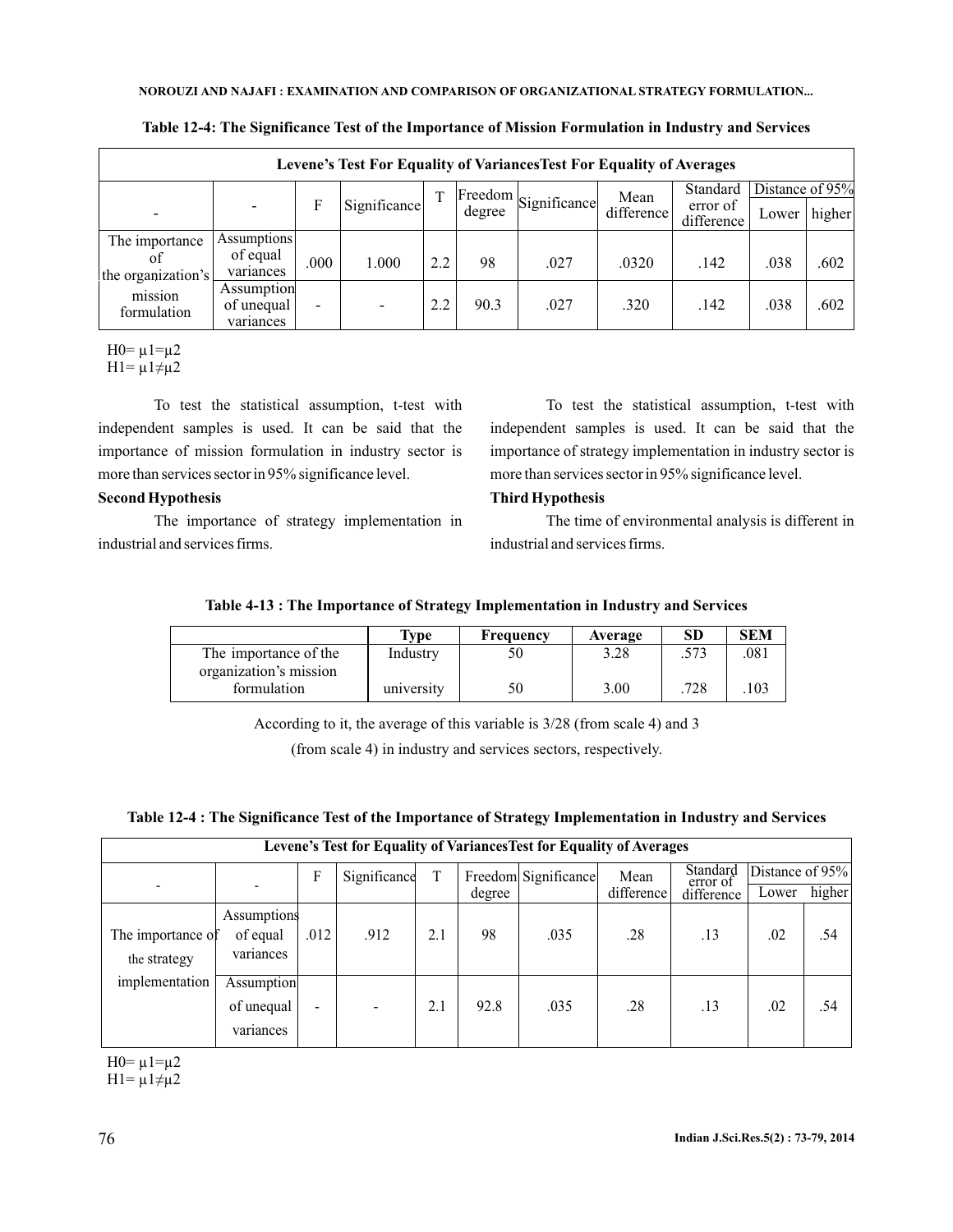| Time                           | <b>Observed Frequency</b> | <b>Expected Frequency</b> | Remainder |
|--------------------------------|---------------------------|---------------------------|-----------|
| Month to month                 |                           | 100.0                     | $-29.0$   |
| Season to season               |                           | 100.0                     |           |
| Year to year                   |                           | 100.0                     | 55.0      |
| Several years to several years |                           | 100.0                     | $-27.0$   |
| Total                          | 40C                       |                           |           |

**Table 15-4 : The Time of Environmental Analysis in Industry Sector**

According to table 15-4, 71 out of 400 peoplehave mentioned the time of environmental analysis as month to month and 155 people cited it as year to year, the latter has the most frequent among the related options.

Regarding measurement of environmental analysis time scale is nominal in industry, chi-square goodness of fit test is used. The most frequent environmental analysis is year to year in industry sector.

According to table 17-4, 33 out of 549 people have mentioned the time of environmental analysis as month to month and 234 people cited it as year to year, the latter has the most frequent among the related options.

# **Table 16-4: The Significance Test of Environmental Analysis Time in Industry**

| Chi-Square statistics | 1.870E2 |
|-----------------------|---------|
| Freedom degree        |         |
| Significance          | .000    |

H0: P1=P2=P3=P4 H1: P1≠P2≠P3≠P4

Regarding measurement of environmental analysis time scale is nominal in services, chi-square goodness of fit test is used.The most frequent environmental analysis is year to year in industry sector. The comparison between the statistical tables indicates that statistically, there is no significant difference between environmental analysis time in services and industrial firms.

### **Fourth Hypothesis**

The strategy implementation scheduling is different in services and industry sectors.

# **Table 18-4: The Significance Test of Environmental Analysis Time in Services**

| Chi-Square statistics | 1.709E2a |
|-----------------------|----------|
| Freedom degree        |          |
| Significance          | .000     |

H0: P1=P2=P3=P4 H1: P1≠P2≠P3≠P4

| Table 17-4 : Environmental Analysis Time in Services |  |
|------------------------------------------------------|--|
|------------------------------------------------------|--|

| Time                           | <b>Observed Frequency</b> | <b>Expected Frequency</b> | Remainder |
|--------------------------------|---------------------------|---------------------------|-----------|
| Month to month                 |                           | 137.2                     | $-104.2$  |
| Season to season               |                           | 137.2                     | $-36.2$   |
| Year to year                   | 234                       | 137.2                     | 96.8      |
| Several years to several years |                           | 137.2                     |           |
| Total                          | 549                       | -                         |           |

| Table 19-4: The Strategy Implementation Scheduling in Industry |  |  |  |
|----------------------------------------------------------------|--|--|--|
|----------------------------------------------------------------|--|--|--|

| <b>Time</b>                    | <b>Observed Frequency</b> | <b>Expected Frequency</b> | Remainder |
|--------------------------------|---------------------------|---------------------------|-----------|
| Month to month                 |                           | 98.5                      | $-40.5$   |
| Season to season               | -68                       | 98.5                      | -69.5     |
| Year to year                   |                           | 98.5                      |           |
| Several years to several years |                           | 98.5                      |           |
| Total                          | 394                       |                           |           |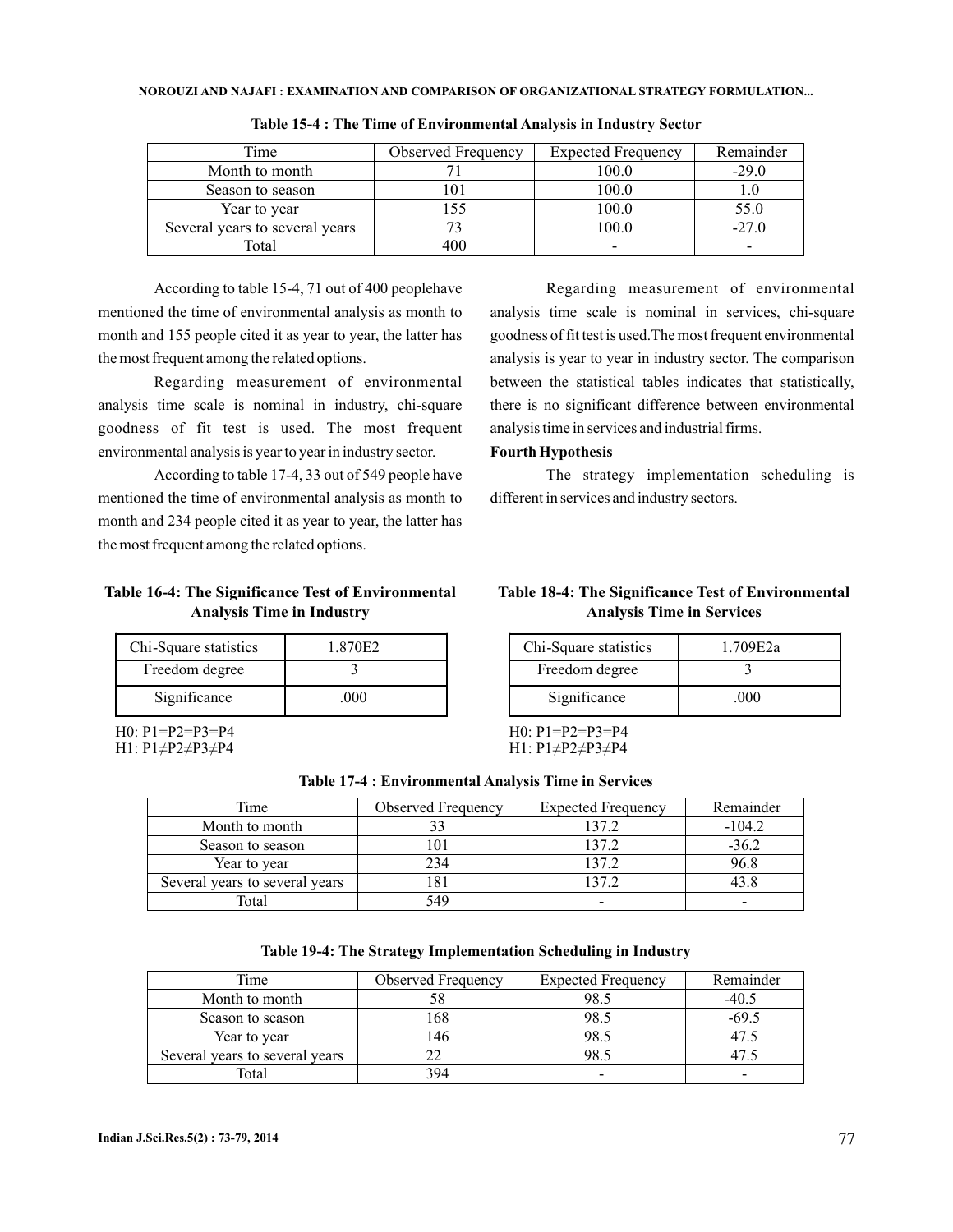| Chi-Square statistics | 1.480E2a |
|-----------------------|----------|
| Freedom degree        |          |
| Significance          | നവ       |

# **Table 20-4: The Significance Test of the Strategy Formulation in Industry**

H0: P1=P2=P3=P4

H1: P1≠P2≠P3≠P4

According to table 19-4, 22 out of 394 people have mentioned the strategy implementation scheduling as month to month and 168 people cited it as year to year in industry, the latter has the most frequent among the related options.

Regarding measurement of the strategy implementation scheduling scale is nominal in services; chi-square goodness of fit test is used. The most frequent the strategy implementation scheduling is year to year in industry sector.

According to table 21-4, 71 out of 400 people have mentioned the strategy implementation scheduling as month to month and 155 people cited it as year to year in industry, the latter has the most frequent among the related options.

Regarding measurement of the strategy implementation scheduling scale is nominal in services; chi-square goodness of fit test is used. The most frequent the strategy implementation scheduling is year to year in

| Chi-Square statistics | $45.960^{2}$ |
|-----------------------|--------------|
| Freedom degree        |              |
| Significance          | 000          |

H0: P1=P2=P3=P4 H1: P1≠P2≠P3≠P4 industry sector. According to above tables, H0 assumption indicating lack of difference ofthe strategy implementation in industry and services sectors is rejected, so it is concluded that the scheduling is different.

## **DISCUSSION**

### **Abstract of the Research Findings**

- 1. The average of this variable is 3/36 (from scale 4) and 3/04 (from scale 4) in industry and services sectors, respectively.
- 2. The average of this variable is 3/28 (from scale 4) and 3 (from scale 4) in industry and services sectors, respectively.
- 3. 71 out of 400 people have mentioned the strategy implementation scheduling as month to month and 155 people cited it as year to year in industry, the latter has the most frequent among the related options.
- 4. 33 out of 549 people have mentioned the time of environmental analysis as month to month and 234 people cited it as year to year, the latter has the most frequent among the related options.
- 5. 71 out of 400 people have mentioned the time of environmental analysis as month to month and 155 people cited it as year to year, the latter has the most frequent among the related options.

## **CONCLUSION**

The formulation of internal companies has been highlighted, especially along with privatization and globalization, indicating there are many evidences which confirm that no tendencies of current managers toward

| Time                           | Observed Frequency | <b>Expected Frequency</b> | Remainder |
|--------------------------------|--------------------|---------------------------|-----------|
| Month to month                 |                    | 100.0                     | $-29.0$   |
| Season to season               |                    | 100.0                     |           |
| Year to year                   |                    | 100.0                     | 55.0      |
| Several years to several years |                    | 100.0                     | 55.0      |
| Total                          |                    |                           |           |

**Table 21-4: The Strategy Implementation Scheduling in Services**